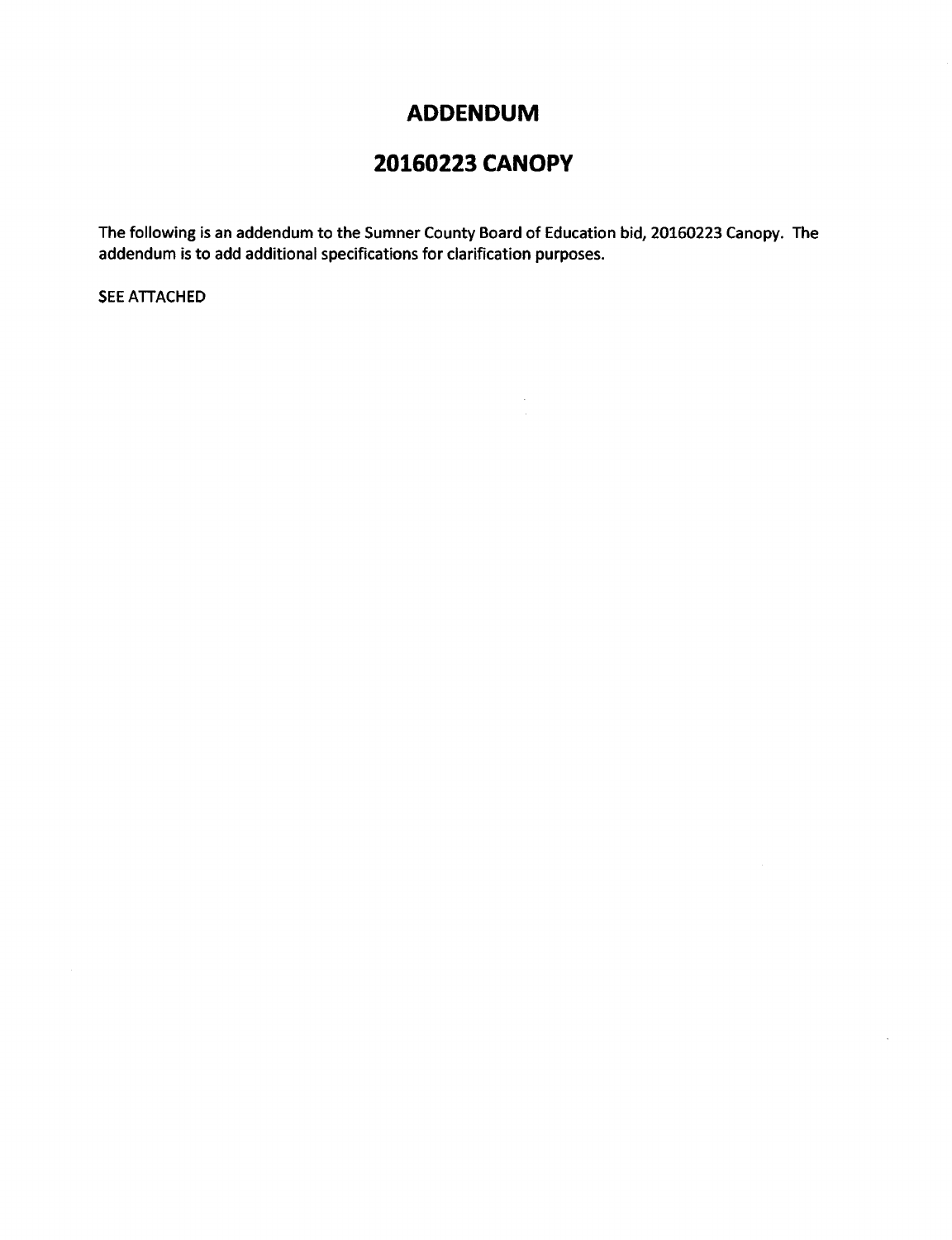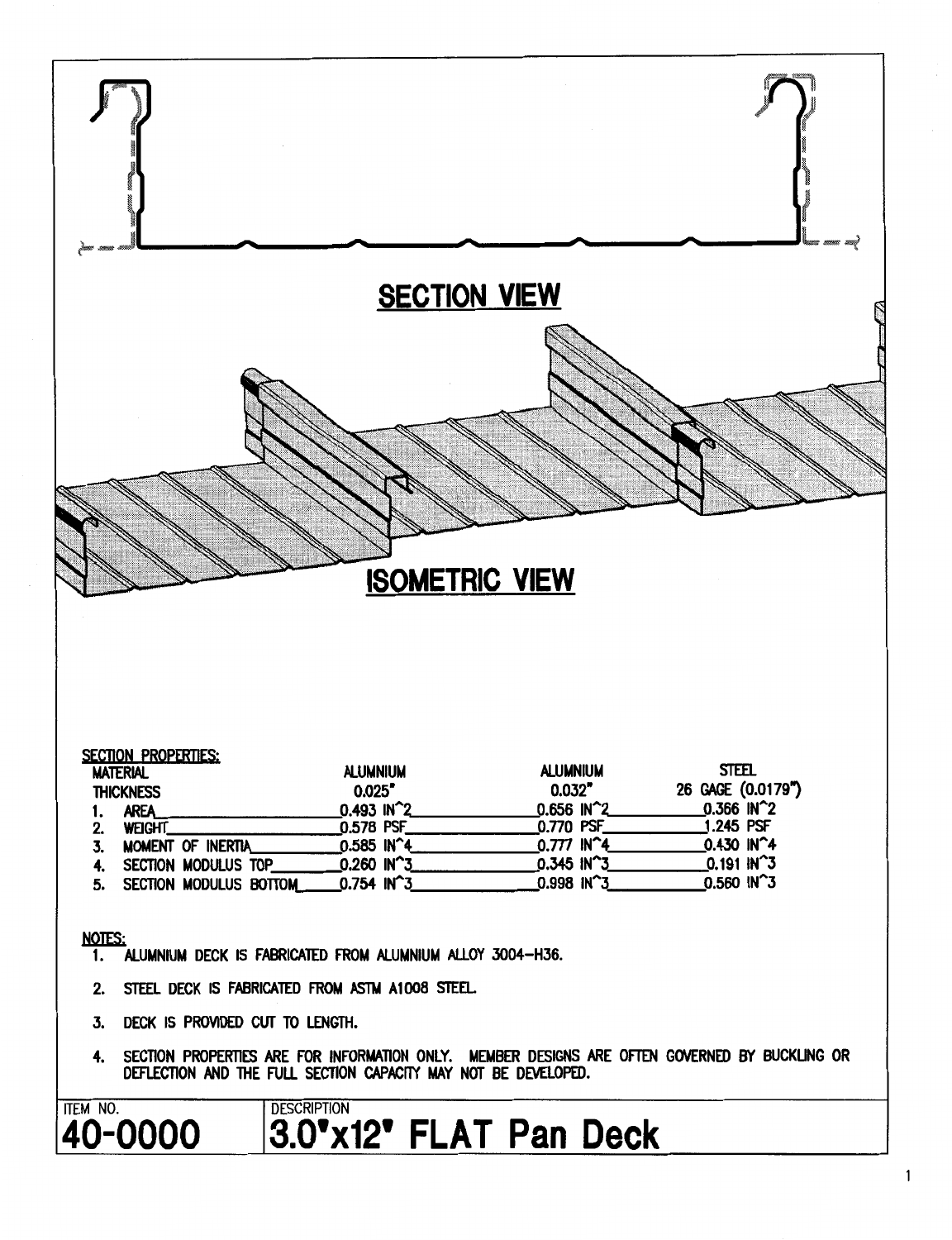

- 6. MOMENT OF INERTIA (Y-Y) 1.773 IN^4
- 7. SECTION MODULUS (Y-Y)  $1.182$  IN $^{\sim}$ 3 8. RADIUS OF GYRATION (Y-Y)
- $1.181$  IN 9. TORSION CONSTANT 3.545 IN^4
- 10. POLAR RADIUS OF GYRATION  $1.670$  IN

### **NOTES:**

- 3x3 BOX TUBE IS AN EXTRUDED SHAPE FABRICATED FROM ALUMNIUM ALLOY 6005-T5.  $1.$
- 2. MAXIMUM STOCK LENGTH IS 24'-0"
- 3. TYPICALLY USED AS A COLUMN.
- $4.$ SECTION PROPERTIES ARE FOR INFORMATION ONLY. MEMBER DESIGNS ARE OFTEN GOVERNED BY BUCKLING OR DEFLECTION AND THE FULL SECTION CAPACITY MAY NOT BE DEVELOPED.

#### ITEM NO. **DESCRIPTION** 60-0000 3x3 Box Tube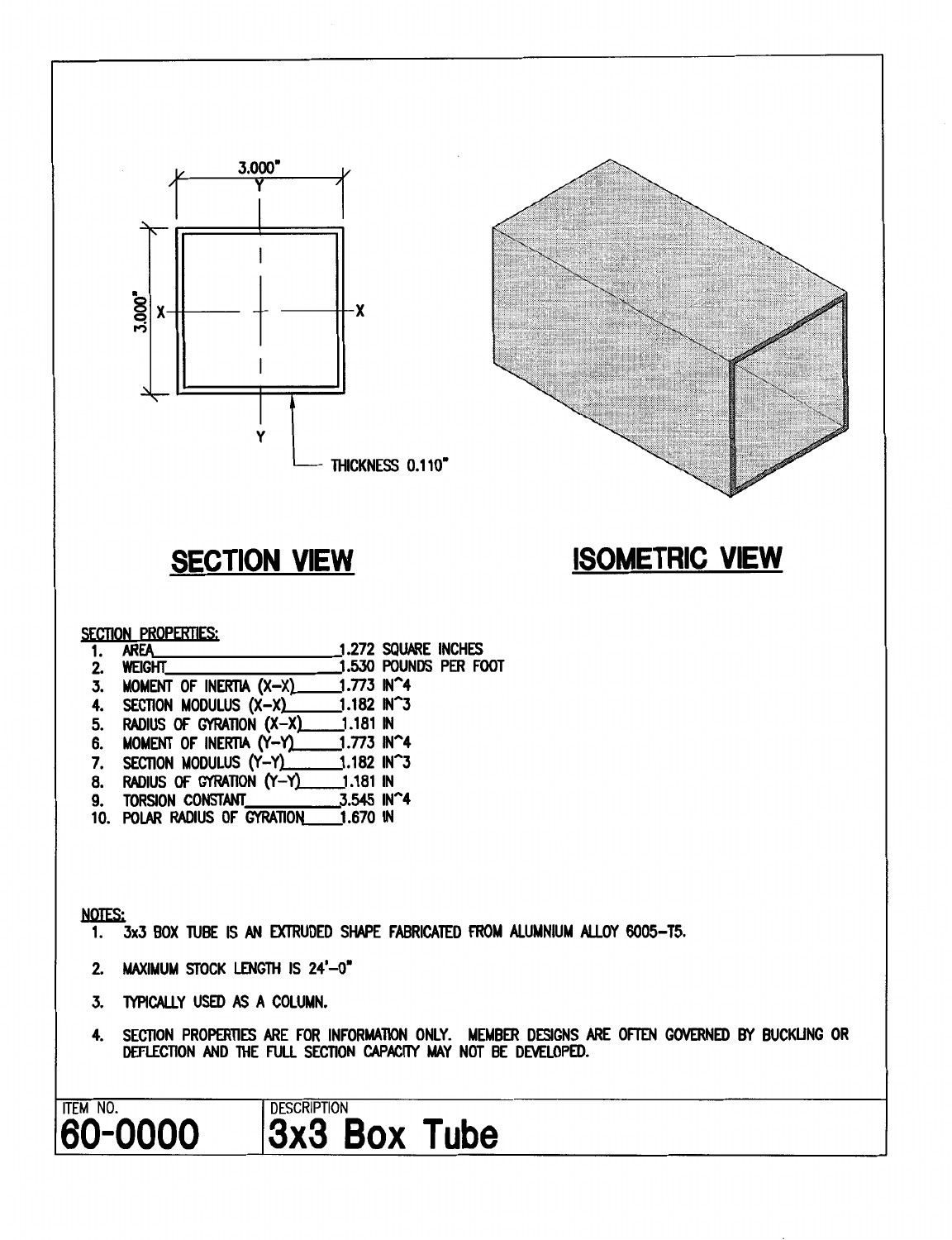



# **SECTION VIEW**

# **ISOMETRIC VIEW**

SECTION PROPERTIES (COMBINED SECTION):

|    | <b>AREA</b> | <b>1.424 SQUARE INCHES</b> |  |
|----|-------------|----------------------------|--|
| 2. | WEIGHT      | 1.680 POUNDS PER FOOT      |  |

- 9.934 IN^4 3. MOMENT OF INERTIA (X-X)
- 4. SECTION MODULUS (X-X) 2.838 IN^3
- 2.641 IN 5. RADIUS OF GYRATION (X-X)
- 6. MOMENT OF INERTIA (Y-Y)  $0.983$  IN 4
- $0.971$  IN $^{\circ}$ 3 7. SECTION MODULUS (Y-Y)
- 8. RADIUS OF GYRATION (Y-Y) 0.831 IN
- 10.917 IN<sup>4</sup> 9. TORSION CONSTANT
- 10. POLAR RADIUS OF GYRATION 2.769 IN

## **NOTES:**

- LAP BEAM IS AN EXTRUDED SHAPE FABRICATED FROM ALUMNIUM ALLOY 6005-T5.  $1.$
- 2. MAXIMUM STOCK LENGTH IS 30'-0"
- TYPICALLY USED TO SUPPORT DECK BETWEEN COLUMNS. 3.
- SECTION PROPERTIES ARE FOR INFORMATION ONLY. MEMBER DESIGNS ARE OFTEN GOVERNED BY BUCKLING OR 4. DEFLECTION AND THE FULL SECTION CAPACITY MAY NOT BE DEVELOPED.

## **ITEM NO.** 62-0000

## **DESCRIPTION** 2'x7' Lap Beam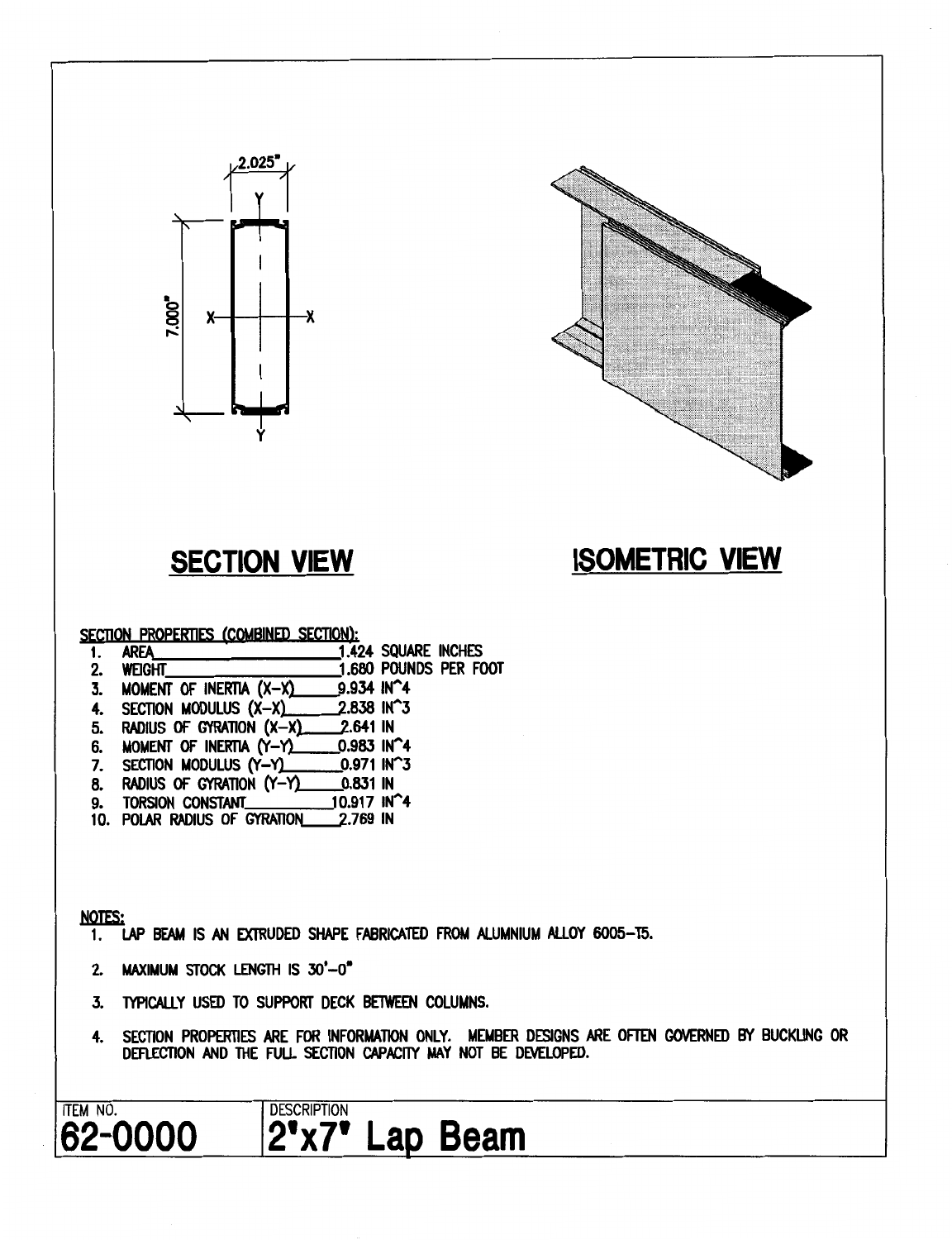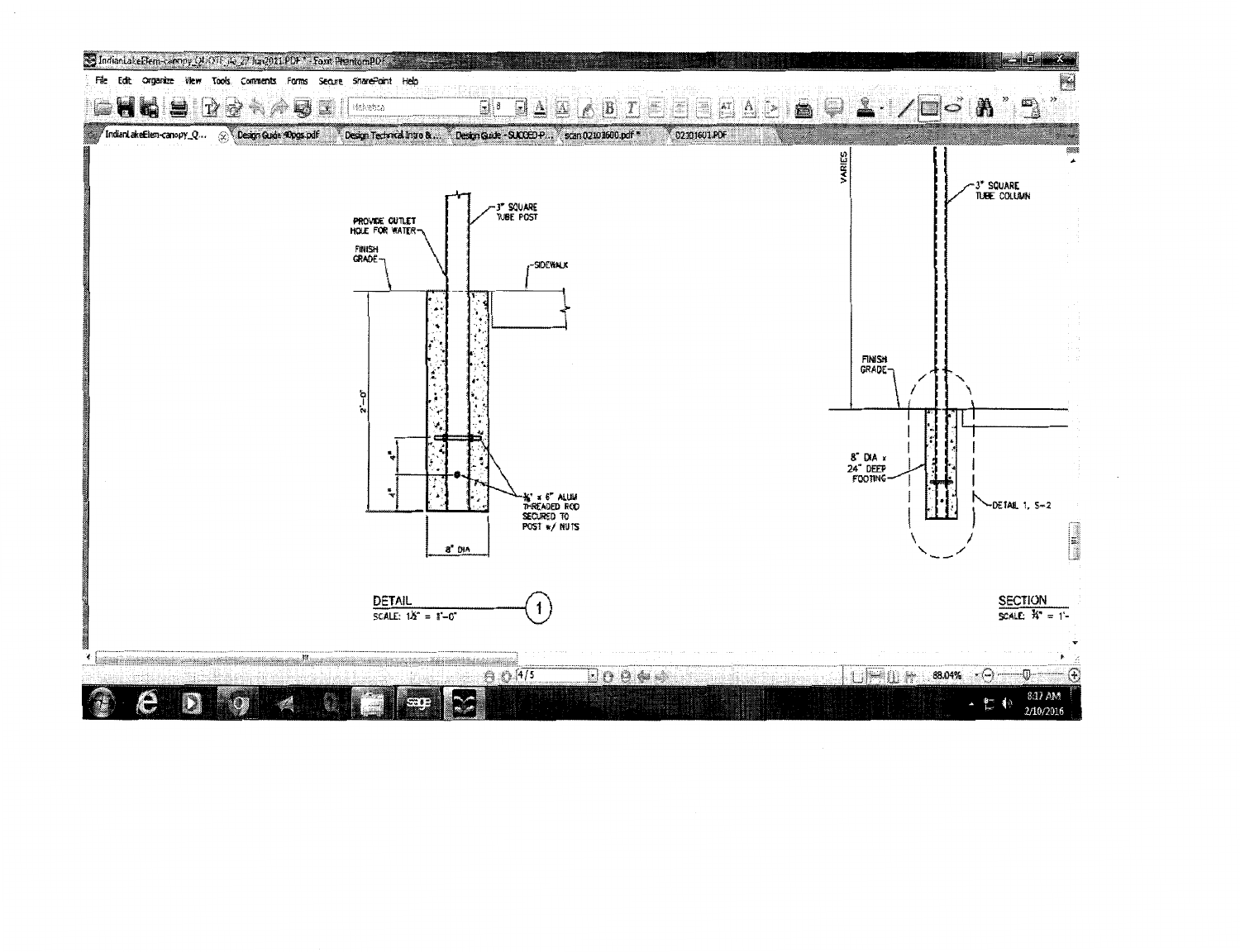- Fie Edit Organize View Tools Comments Forms Secure SharePoint
- إشبا **Helvetica**  $T\mathbb{Z}$  $\mathbb{Z}^{\prime}$ u. **MG**

indant akeElem-canopy\_Q... (2) Design Guide 40pg.pdf Design Technical Initio 8.1. N Design Guide - 51 Comp P. N. scan 02101600.pdf \* 11.1 02101601.PDF

## STRUCTURAL GENERAL NOTES

- 1. GENERAL CONDITIONS
	- A. The design of the structure is intended to conform with the provisions of the International Buildin9 Code, 2006 Edition. All construction techniques and practices shall conform to the same Building Code.

 $\mathbf{B} \mathbf{I} \mathbf{E} = \mathbf{A} \mathbf{I}$ 

W

......

 $\overline{\phantom{a}}$ 

A.

- B. The Contractor shall verify all dimensions in the field prior to construction. The contractor shall immediately notify the engineer of any discrepancies.
- C. The design, adequacy, and safety of erection bracing are the sole responsibility of the contractor.
- 2. DESIGN LOADS
	- A. Roof

Live: 20 psf

B. Wind

The structure was designed to resist the forces produced by a 90 mph wind (Exposure "C") in accordance with the building code.

- 3. FOUNDATION DESIGN INFORMATION
	- A. The foundation design is based on an assumed allowable safe soil bearing capacity of 2,000 pounds per square foot.

 $\Box$  11  $\Box$   $\Box$ 

- 4. REINFORCED CONCRETE
	- A. Minimum compressive strength of concrete at 28 days for Strength Design by ACI 318-95 Building Code Requirements For Structural Concrete shall be  $f'c = 3,000$  psi
	- 8. All concrete shall be vibrated by mechanical vibrators.
- 5. ALUMINUM STRUCTURE
	- A. Posts shall be 3"x3" Box Tubes having a wall thickness of 0.110" mode from Alloy 6005-T5.
	- 8. Decking shall be a 3"x12"FlatPan having a thickness of 0.032" made from Alloy 3004-H36.
	- C. Gutters shall be 7" Maxi. Gutters having o wall thickness of 0.048" mode from Alloy 304-H36.
	- D. Products shall be supplied by Ballew's Aluminum Products or approved equal.

|  |  |  |  |  | the contract of the contract of the contract of the contract of the contract of the contract of the contract of |  | the contract of the contract of |  |  |  |  |  |  |  |  |  | $123.80\%$ . |  | and a series that the control of the construction of the control of the control of the control of the control of |  |
|--|--|--|--|--|-----------------------------------------------------------------------------------------------------------------|--|---------------------------------|--|--|--|--|--|--|--|--|--|--------------|--|------------------------------------------------------------------------------------------------------------------|--|
|  |  |  |  |  |                                                                                                                 |  |                                 |  |  |  |  |  |  |  |  |  |              |  |                                                                                                                  |  |